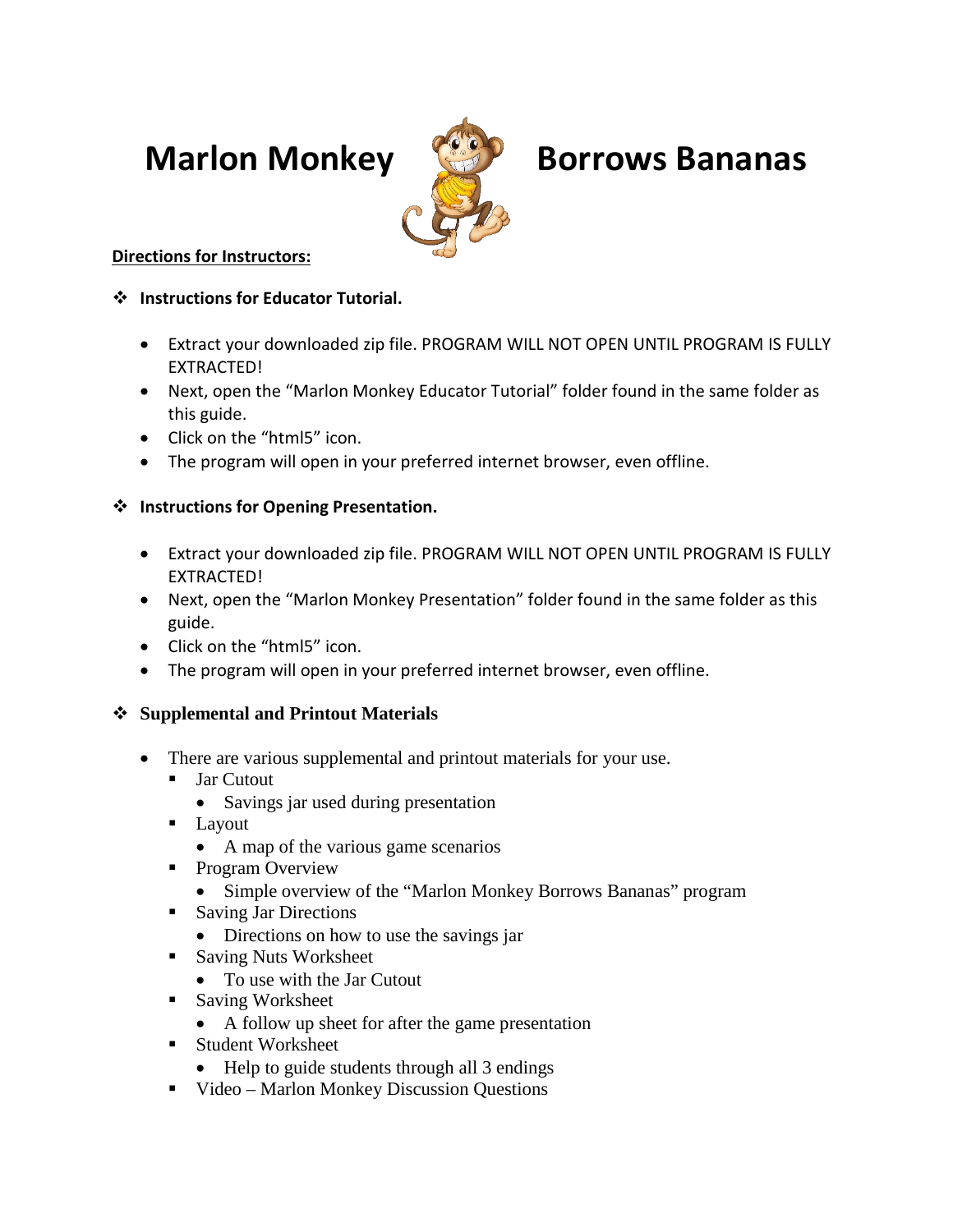• Questions to pose to your students

#### **Getting the most from this Game**

- The game functions like a children's book and can be read slide by slide to the students. It is more than just a book though because this story allows the students to choose their own adventure. Because of this flexibility there are 3 possible endings that help teach the concepts a little differently. Use these directions to help guide your students and allow them to discover the consequences of saving and borrowing.
- There are 3 possible endings
	- 1. Marlon chooses to save until he has 9 nuts and ends up with 1 banana.
	- 2. Marlon chooses to save until he has 15 nuts and ends up with 3 bananas.
	- 3. Marlon chooses to not save nuts and ask for the banana anyway. (Note: this will lead him to build credit & be forced to save up nuts to pay off the debt)
- The goal is to get the students to each ending
	- 1. First time reading through let the students make the choices and let them come to whatever ending they wish.
	- 2. The next run through will depend on what ending the students came to first. This time ask the students what would have happened if they had:
		- a) Only saved until they had 9 nuts?
		- b) Saved longer until they had 15 nuts?
		- c) Chosen to not save and just ask for the banana anyway?

The question you ask will be dependent on which endings have not yet been tried. For example: If the students had saved until they had only 9 nuts and then traded for a banana the first run through, you might prompt them with either question "b" or "c".

Here is a sample prompt question that you might give the students: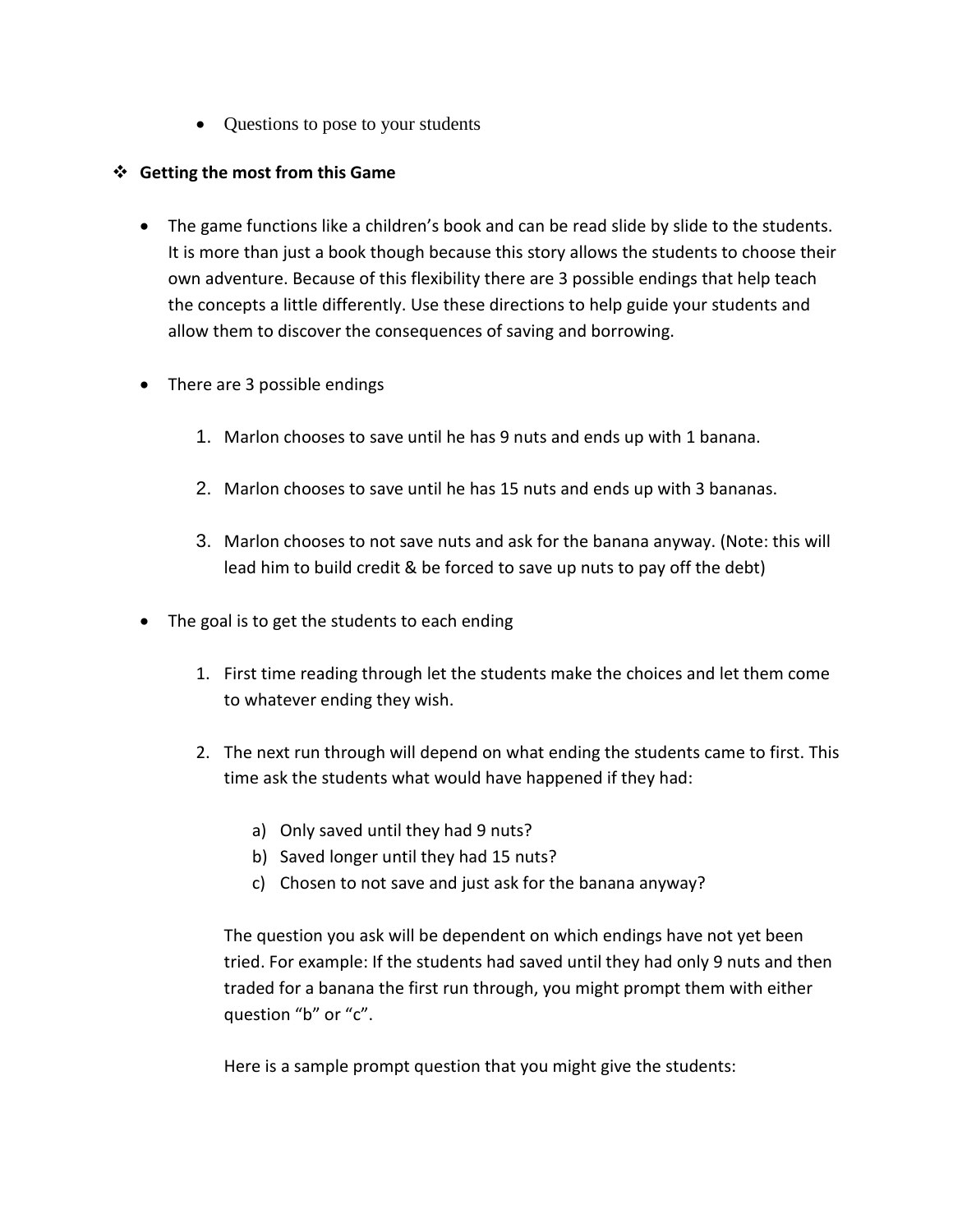"What would have happened if you had kept saving until you had 15 nuts instead of just 9?"

The students should then go through the story again with this question in mind.

- 3. Third time through the story ask the students one of the above questions depending on what final option remains.
- $\triangleq$  Use this Choice Map to help you guide your students to the 3 possible endings:



#### **The Teaching Layout:**

This could be done in a few different ways, but here are 3 possible layouts:

**1. One Large Group**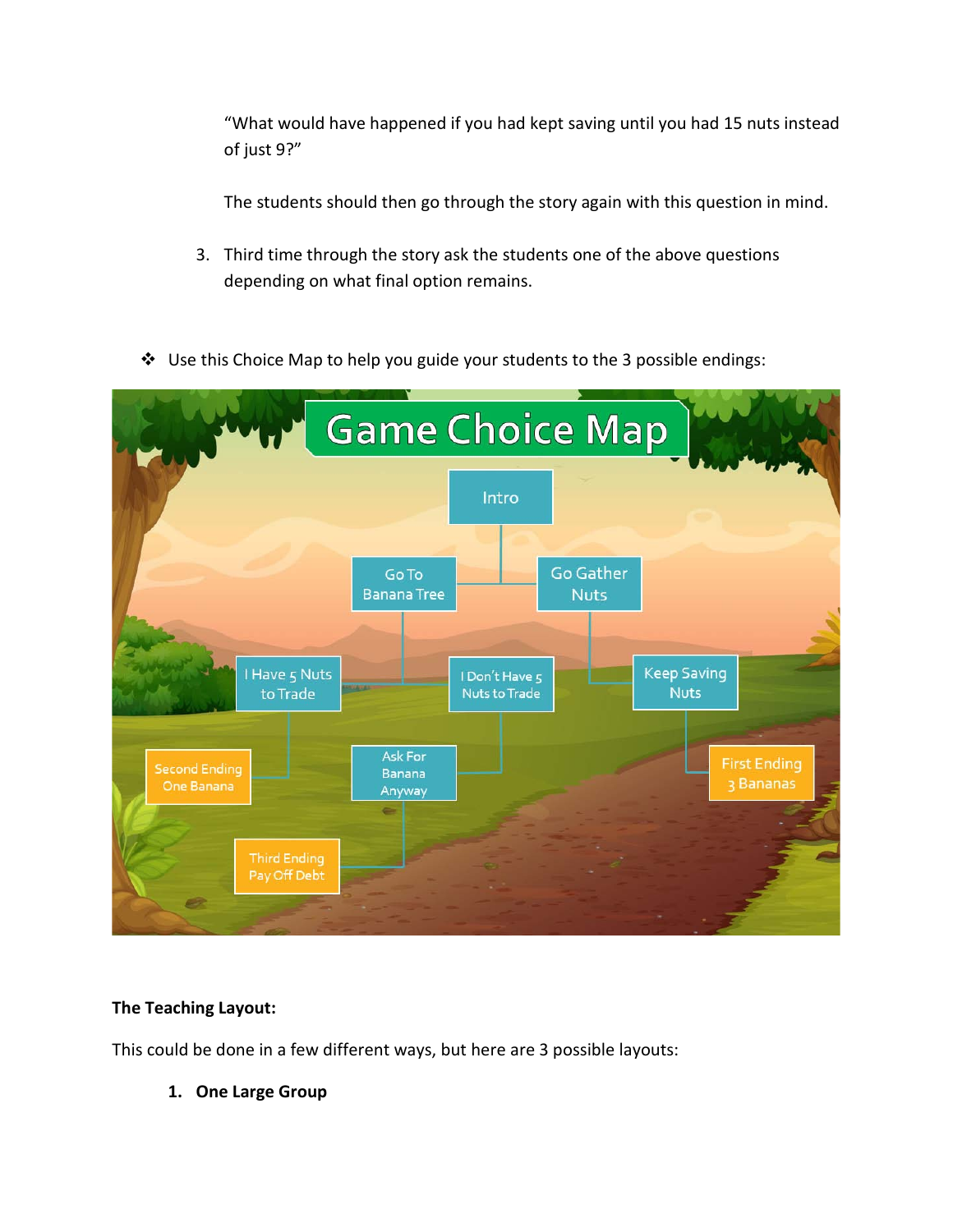- Use a projector
- Have the class come to a Consensus when a choice is to be made. This can be done by asking them to raise their hands for each choice that comes up in the story and then going with the majority.
- A Follow-up Discussion could be held after all three endings are completed.



#### **2. Small Student Groups**

- This layout is preferable if there are multiple computers or tablets available.
- **This layout is easier if there are multiple teachers that can help different groups.**
- Could provide the "Student Worksheet" to each group to help guide them to the 3 possible endings.
- A Follow-up Discussion could be held after all three endings are completed.



d.com/wp-content/uploads/2012/10/ipad-kids-300x169.jpg

#### **3. Individual Learning**

If the children are able to read by themselves, and there is a computer lab available this layout could be possible.